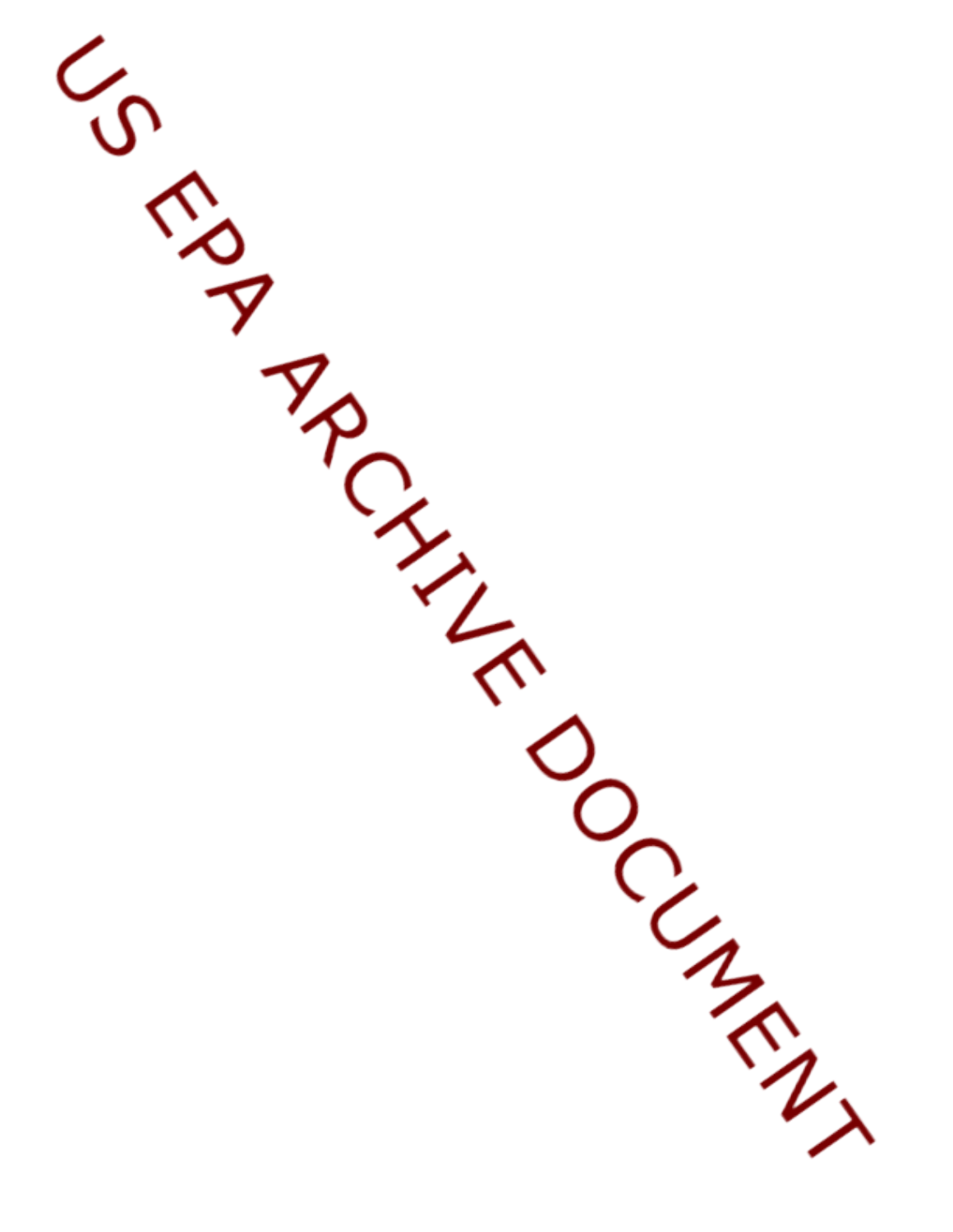## **ABSTRACT**

## **Reconciling Policy with Reality: Applying a Commonsense Interpretation of "Existing Use" for Recreation in a CSO-Impacted Urban Watershed**

By

Jodi Perras, Deputy Director for Policy and Planning, Indianapolis Department of Public Works Rosemary G. Spalding, J.D., Legal Counsel to the City of Indianapolis Robert J. Masbaum, P.E., Indianapolis Department of Public Works Scott T. Girman, P.E., Greeley and Hansen

The City of Indianapolis supports and upholds the principles underlying the Clean Water Act, including the antidegradation principle and the need to provide the greatest protection to existing uses of the nation's waterways. EPA's July 31, 2001, guidance document – Coordinating CSO Long-Term Planning with Water Quality Standards Review – specifically addresses the integration of "water quality standards reviews, implementation if high-priority CSO controls, and development of well-designed and operated LTCPs that support attainment of water quality standards without causing substantial widespread economic and social impacts."

Indianapolis is preparing a Long-Term Control Plan to address long-standing CSO problems, and an accompanying Use Attainability Analysis (UAA). The UAA will seek to demonstrate that any remaining CSO discharges will contribute to violations of water quality standards for bacteria, and that complete elimination of those discharges will cause widespread economic and social impacts on the community. Through the UAA, we will be proposing a temporary suspension of the designated full-body recreational use on CSO-impacted streams during and after wet-weather events.

As stated in EPA's Policy, "[a] state may remove a designated use from its water quality standards only if the designated use is not an existing use." An existing use is a use actually attained in the water body on or after November 28, 1975, whether or not they are included in the state's water quality standards. However, the term "actually attained" is not defined.

How should the City of Indianapolis and the State of Indiana determine whether a use has been "actually attained?" Urban waterways typically flow through residential neighborhoods and near parks, playgrounds and schools. We know that children wade, play and occasionally swim in some CSO-impacted streams. Is actual or occasional use of these waterways automatically an "existing recreational use?" In an urban watershed, we believe a number of factors should be considered in making this determination. These include the following:

Is the water quality and hydrology of the streams conducive to full-body contact recreation?